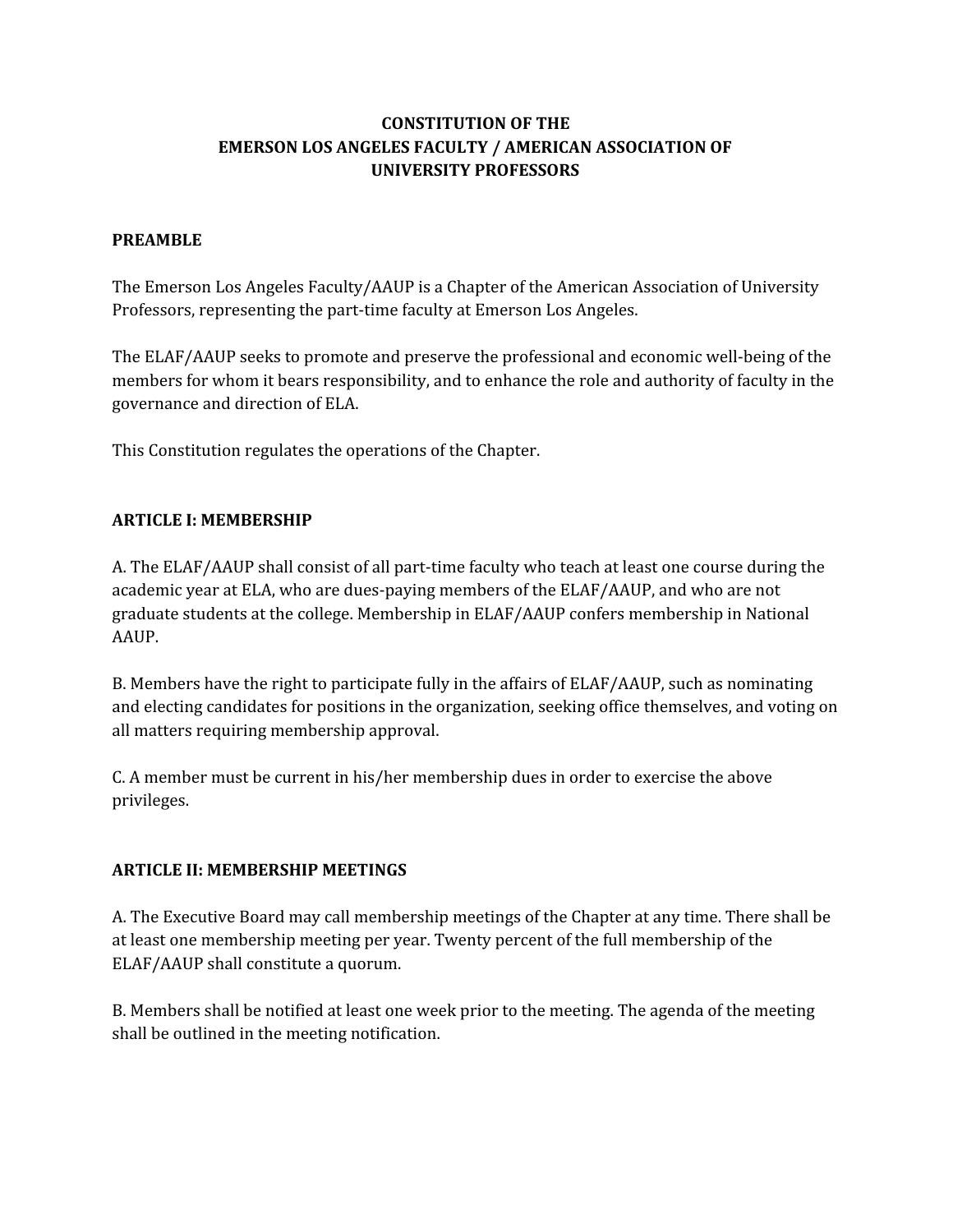C. The Executive Board meets at least once per semester, subject to the call of the President or by petition of three Executive Board members. A majority of Executive Board members must be present to constitute a quorum.

D. In case of any disputes, Robert's Rules of Order, Revised, is the guiding authority for conducting all ELAF/AAUP meetings.

# **ARTICLE III: DUES**

A. Dues shall be determined by the Executive Board and ratified by the membership. Voting shall be by secret ballot, and ratification shall require a majority vote of those who cast ballots.

B. The Executive Board may propose alterations in the dues structure. As above, voting shall be by secret ballot, and ratification shall require a majority vote of those who cast ballots.

C. In emergency situations, a special dues collection may be proposed by means of a Chapter-wide referendum. As above, voting shall be by secret ballot, and ratification shall require a majority vote of those who cast ballots.

D. Dues may be paid directly or by payroll deduction. ELAF/AAUP will work with the Emerson College payroll office to initiate and administer the payroll deduction process.

## **ARTICLE IV: OFFICERS**

A. The elected officers of ELAF/AAUP are the President, the Vice-President, the Secretary-Treasurer, and two At-large Representatives.

B. Duties of the President:

- 1. Serve as spokesperson and official representative of the ELAF/AAUP.
- 2. Schedule and preside over meetings of the Executive Board.
- 3. Appoint committee chairs and members, with the advice and consent of the Executive Board.
- 4. Appoint members to fill temporary vacancies, with the advice and consent of the Executive Board.
- 5. Initiate legal actions on behalf of the ELAF/AAUP when authorized by the Executive Board.
- 6. Provide direction to the elected officers and oversee their activities.

C. Duties of the Vice President: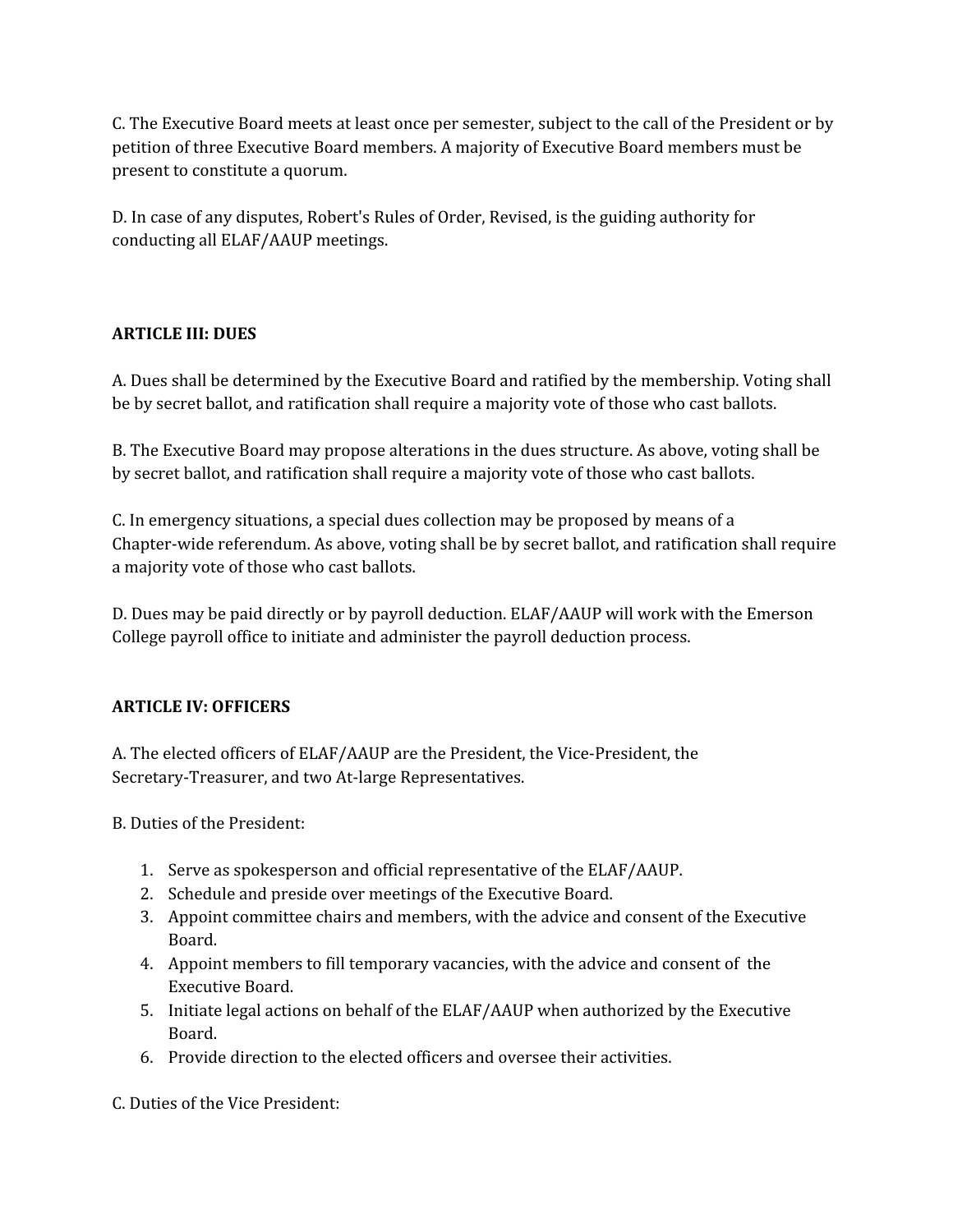- 1. Fulfill all duties of the President in the President's absence.
- 2. Assist the President as needed.
- 3. Serve as chair of the Nominations and Elections Committee.

D. Duties of the Secretary-Treasurer:

- 1. Oversee and maintain the records of the ELAF/AAUP.
- 2. Keep minutes at all meetings of the Chapter Executive Board, and prepare these minutes for reproduction and distribution to all union members.
- 3. Review the ELAF/AAUP's expenditures on a monthly basis.
- 4. Recommend appropriate management of ELAF/AAUP funds.
- 5. Prepare and present a financial report for the Chapter Executive Board and the general membership at least once a year, no later than June 1.
- 6. Prepare and present other financial reports as required by the President and/or the Executive Board.
- 7. Preside over meetings of the Executive Board in the absence of the President and the Vice President.

E. Duties of the At-large Representatives:

1. Serve on the ELAF/AAUP Executive Board. (See Article V.)

## **ARTICLE V: EXECUTIVE BOARD**

A. The ELAF/AAUP Executive Board is comprised of the elected officers. The immediate past President serves as a non-voting member of the Executive Board for one year after leaving office.

B. Duties of the Executive Board:

- 1. Determine membership dues in accordance with Article III.
- 2. Assume responsibility for general fiscal affairs and approve the annual budget.
- 3. Establish standing committees and conduct the affairs of the organization through those committees as provided by this Constitution.
- 4. Establish and abolish special committees, as it deems necessary.
- 5. Authorize legal action on behalf of the ELAF/AAUP.
- 6. Authorize, after a vote by the membership, job actions in support of collective bargaining goals.
- 7. Set the agenda for meetings of the ELAF/AAUP.
- 8. Serve as Grievance representatives, assisting and advising ELAF/AAUP members from the initiation of a grievance to its eventual resolution.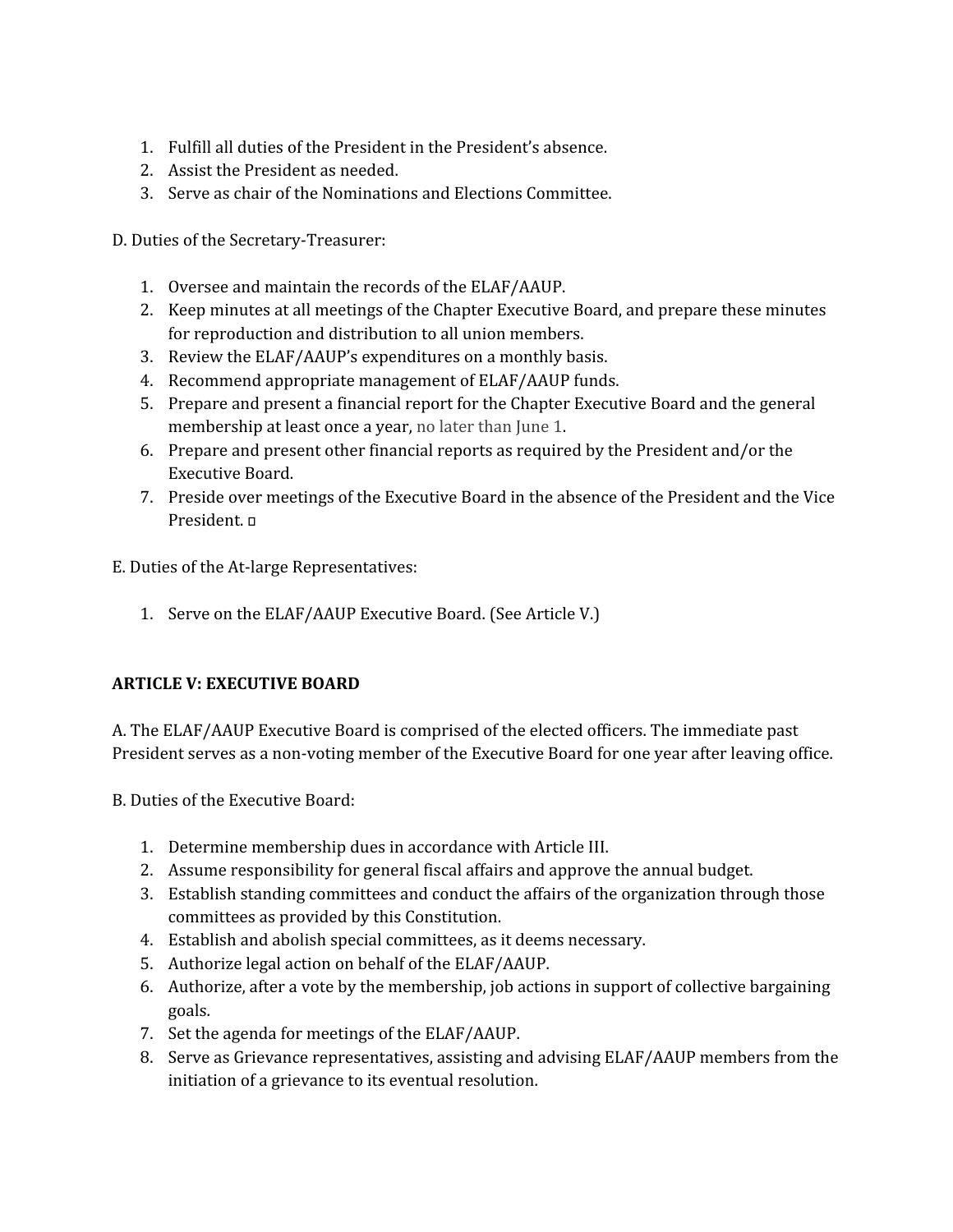### **ARTICLE VI: ELECTIONS**

A. The Committee on Nominations and Elections shall be responsible for supervising and conducting all ELAF/AAUP elections.

B. Officers are elected by current members to renewable terms of two years.

C. The President and Atlarge Representatives shall be elected every two years and serve for a period of two years beginning on September 1 of the election year.

D. The Vice President and Secretary Treasurer of the Executive Board shall be elected every two years in alternate years from the the President and Atlarge Representatives, and serve for a period of two years beginning on September 1 of the election year. (The first Vice President and Secretary-Treasurer shall serve only one year to begin the staggering of terms.)

E. Election procedures:

- 1. In the spring semester prior to the end of an incumbent's term, nominations shall be sought using a "Call for Nominations." If possible, at least two candidates per office shall be nominated.
- 2. Voting shall be by secret ballot, distributed at least two weeks prior to the voting deadline.
- 3. Election to office shall require a majority vote of those who cast ballots.
- 4. The election process shall be completed by April 15 of each year.

F. Succession of officers:

- 1. In the event the President cannot complete his/her term for any reason, the office shall be filled by the Vice President until a special election fills the vacancy.
- 2. In the event that the Vice President cannot complete his/her term for any reason, the office shall be filled by the Secretary-Treasurer until a special election fills the vacancy.
- 3. In the event that the Secretary-Treasurer cannot complete his/her term for any reason, the Executive Board, by a majority of those voting, shall elect a replacement to complete the term.

G. Resignation, recall, vacancy, and appointment procedures:

- 1. Elected officers may resign at any time by giving written notice to the Secretary–Treasurer.
- 2. An elected officer or committee chair may be recalled by a referendum initiated as follows:
	- a. by majority action of the Executive Board.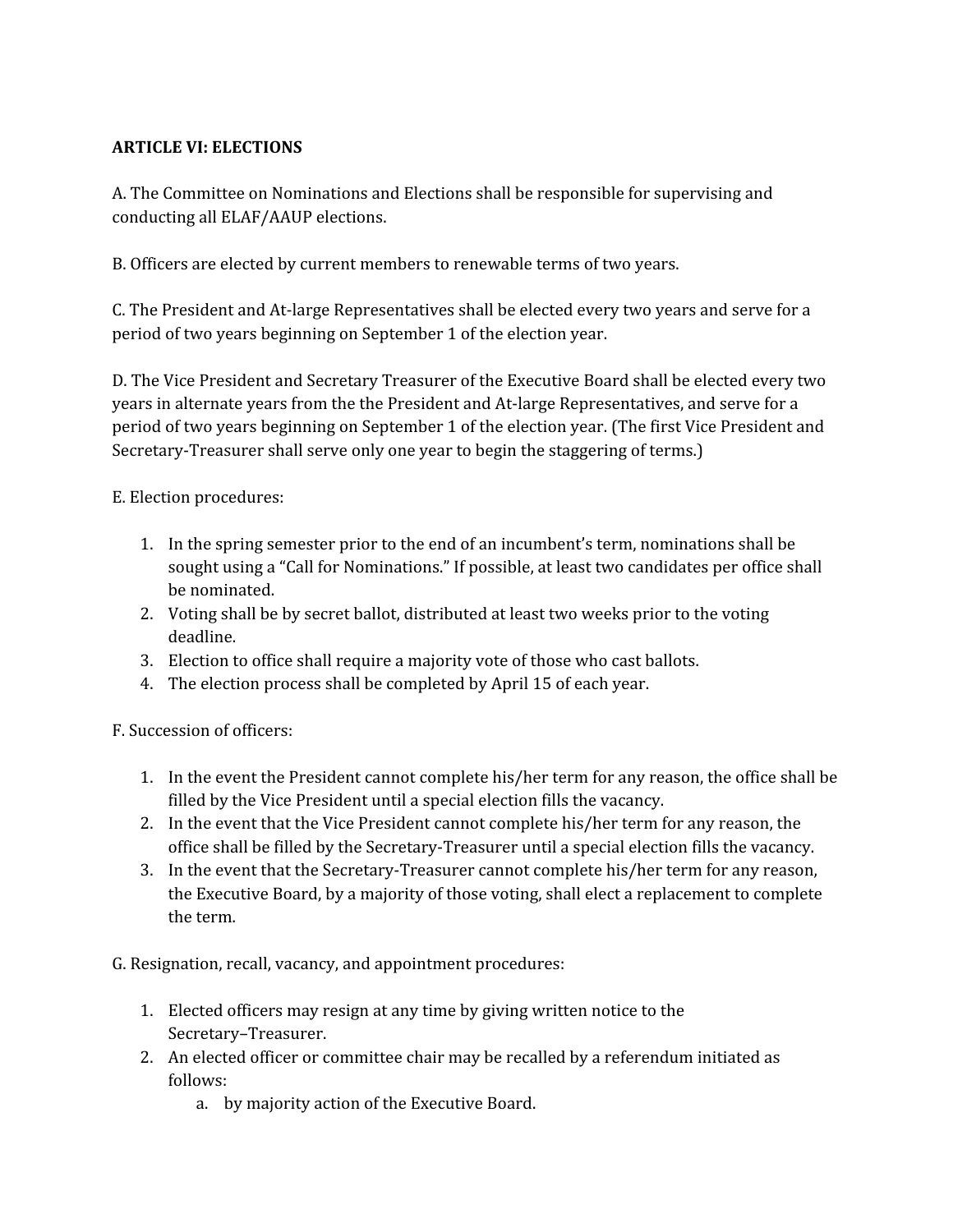- b. by a petition signed by at least twenty percent of the full membership and submitted to the Secretary-Treasurer. No recall petitions shall be accepted in the period between March 1 and September 1 of a given calendar year.
- 3. In the event of a recall, a special election shall be held by secret ballot within one month. Removal of an officer shall require the vote of at least two-thirds of those who cast ballots.
- 4. In the event of a vacancy of an elected position for any other reason, the remaining Executive Board officers shall conduct a special election, within one month of the vacancy, to fill the unexpired term. The Executive Board may appoint members to temporarily fill vacancies until this special election process is completed.

# **ARTICLE VII: BARGAINING AND CONTRACT RATIFICATION**

A. The Bargaining Committee shall be appointed by the President with the advice and consent of the Executive Board.

B. The Bargaining Committee shall be composed of a chairperson and at least two additional ELAF/AAUP members.

C. Only the Bargaining Committee is authorized to negotiate contracts on behalf of ELAF/AAUP.

D. Duties of the Bargaining Committee:

- 1. Negotiate in good faith to arrive at a contract with the Administration.
- 2. Maintain detailed notes of all bargaining sessions.
- 3. Present all tentatively agreed-upon contract proposals to the Executive Board.

E. Contract Ratification:

- 1. As soon as a tentative contract has been reached, the Executive Board shall distribute copies to all ELAF/AAUP members. After one week, a Chapter meeting shall be called to discuss the proposed contract.
- 2. No sooner than 24 hours after the Chapter meeting, the Chapter President shall implement a contract ratification vote by secret ballot. Ideally, members should have a two-week period to cast their ballots.
- 3. The negotiated contract shall be ratified by a majority vote of those who cast ballots.

## **ARTICLE VIII: REFERENDA**

A. Through petition to the ELAF/AAUP Executive Board, a referendum may be initiated by at least twenty-five percent of the full membership.